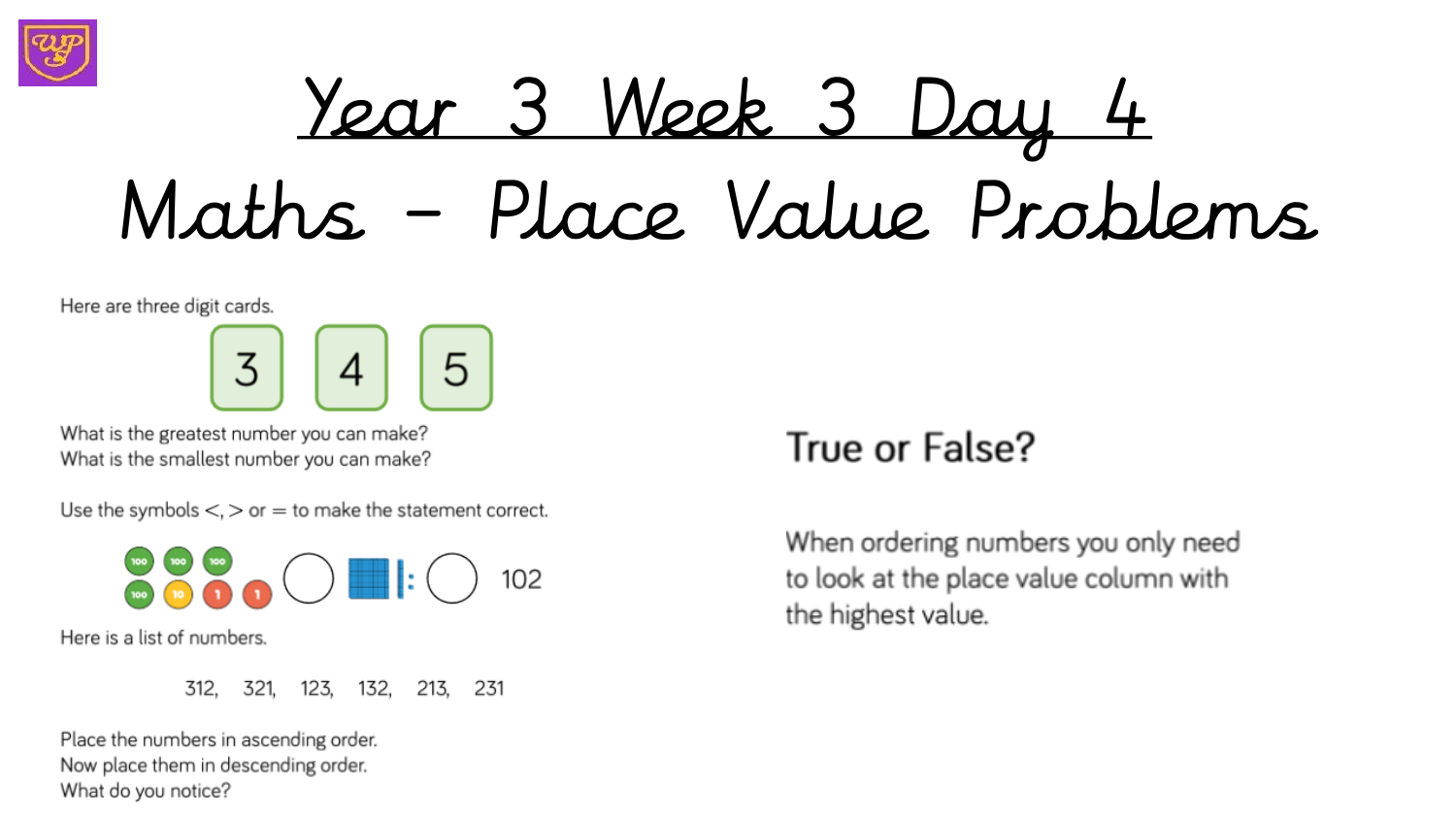Whitney has six different numbers.

She put them in ascending order then accidentally spilt some ink onto her page. Two of her numbers are now covered in ink.



What could the hidden numbers be? Explain how you know.

Look at the number patterns. What do you notice?

| 5  | 10  | 15 | 20 | 25                    | 30 |
|----|-----|----|----|-----------------------|----|
| 50 | 100 |    |    | 150   200   250   300 |    |

Complete the number tracks.

| 200<br>150<br>350<br>50<br>450 |
|--------------------------------|
|--------------------------------|

| 750 700 650 | 350<br>500 |
|-------------|------------|
|-------------|------------|

Circle and explain the mistake in each sequence.

50, 100, 105, 200, 250, 300 ...

990, 950, 900, 850, 800 ...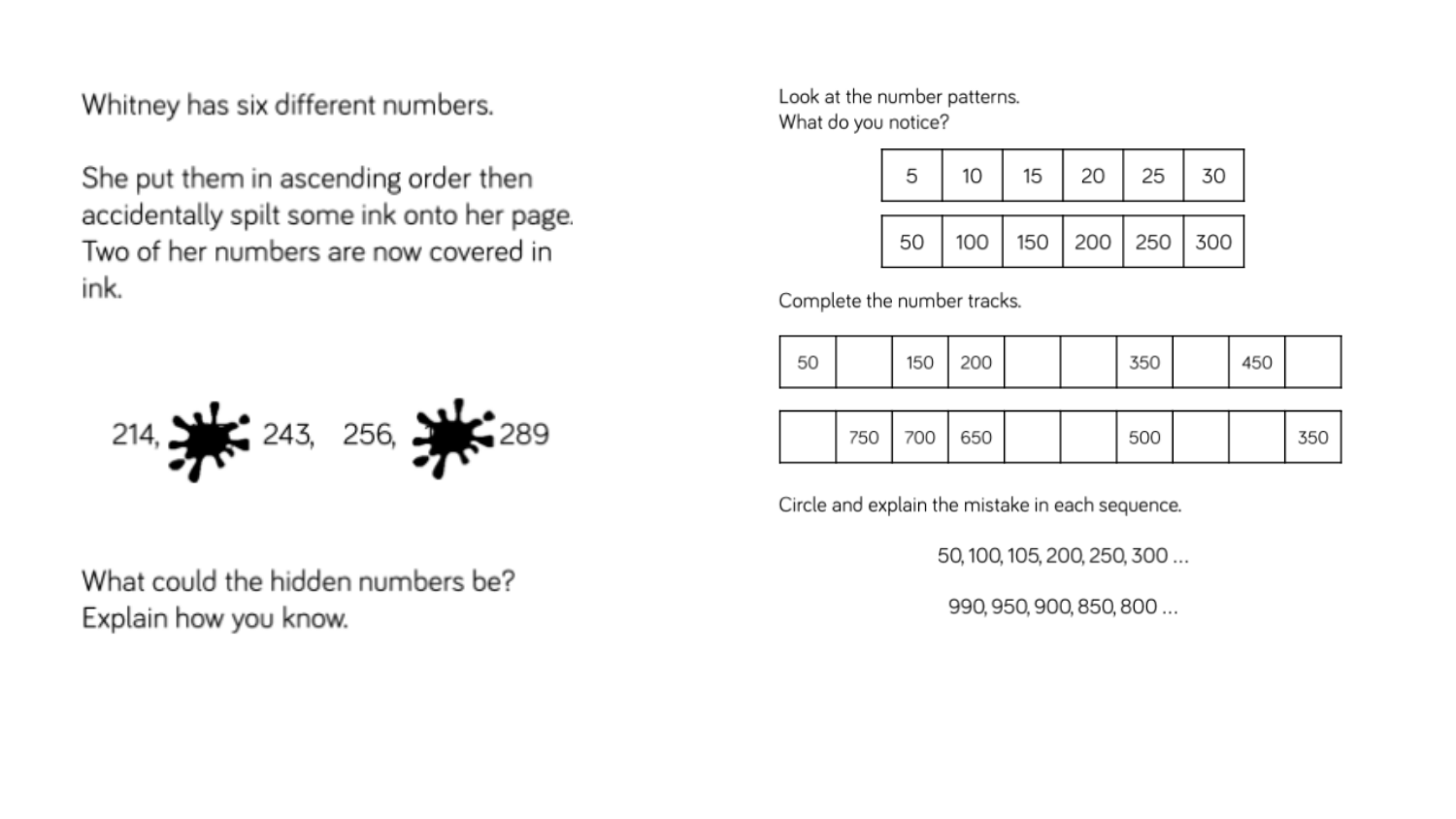English - GPS

Every spelling has been spelt wrong. Correct the spellings and put them in a sentence.

1. Pottoes 2. promiss 3. suposs 4. sepret 5. reain 6. expirens 7. centui 8. erly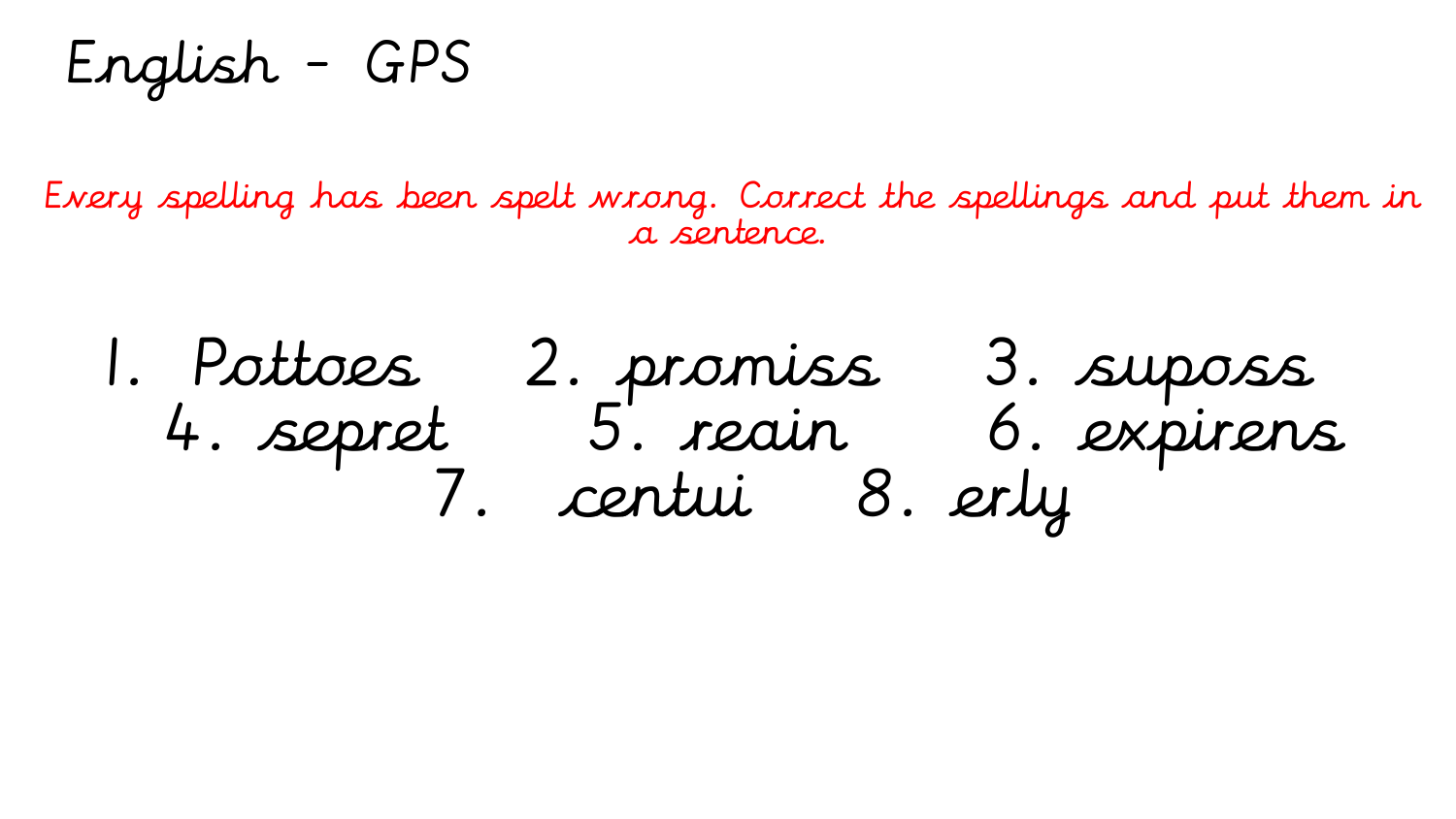

Your challenge this week is to write a letter to a Celtic child to tell them all about how your life is different.

But first we need to plan the key points of your letter.

|     | Your address<br>Date                                                                          |  |
|-----|-----------------------------------------------------------------------------------------------|--|
| $=$ | Address of the person<br>you are writing to                                                   |  |
|     | Fantastic first<br>sentence:<br>why are you writing?<br>1.4.00<br>$-1$<br>٠<br>$\blacksquare$ |  |

1 st Paragraph – Your house – how is it different?

> 2nd Paragraph – What do you wear? How is this different?

What questions would you like to ask?